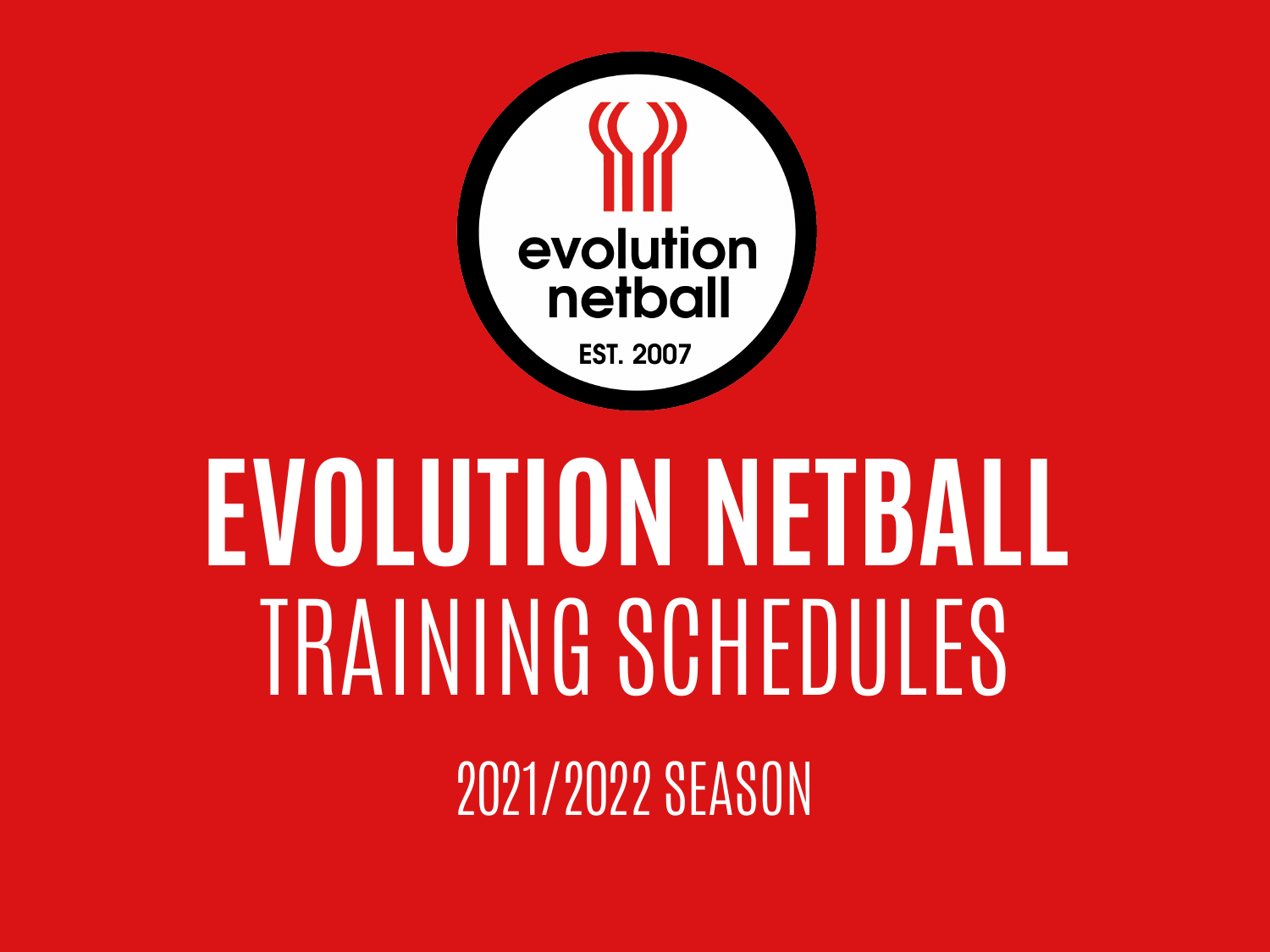#### EVOLUTION NETBALL - AGE GUIDE

| AGE GROUP           | AGE AS OF SEPT 1ST 2021 | GUIDE                           |
|---------------------|-------------------------|---------------------------------|
| UNDER <sub>7</sub>  | 5 - 6 YEARS OLD         | MAY TURN 7 THROUGHOUT THE YEAR  |
| UNDER 9             | 7-8 YEARS OLD           | MAY TURN 9 THROUGHOUT THE YEAR  |
| <b>UNDER 11</b>     | 9-10 YEARS OLD          | MAY TURN 11 THROUGHOUT THE YEAR |
| UNDER 13            | 11 - 12 YEARS OLD       | MAY TURN 13 THROUGHOUT THE YEAR |
| UNDER 15            | 13 - 14 YEARS OLD       | MAY TURN 15 THROUGHOUT THE YEAR |
| UNDER <sub>17</sub> | 15 - 16 YEARS OLD       | MAY TURN 17 THROUGHOUT THE YEAR |
| UNDER 19            | 17 - 18 YEARS OLD       | MAY TURN 19 THROUGHOUT THE YEAR |

YOUR CHILD'S AGE GROUP IS DETERMINED BY THEIR AGE AS OF SEPTEMBER 1ST, 2021.

PLEASE NOTE THAT YOUR CHILD WILL STAY IN THE SAME AGE GROUP FOR THE ENTIRETY OF THE 2021/2022 SEASON (MUCH LIKE SCHOOL GRADES).

PLAYERS MAY BE ASKED TO MOVE TO A DIFFERENT TEAM AT ANY STAGE OF THE SEASON TO ALIGN WITH THEIR RESPECTIVE ABILITIES AND DEVELOPMENT, AS PER THE COACHES DISCRETION.

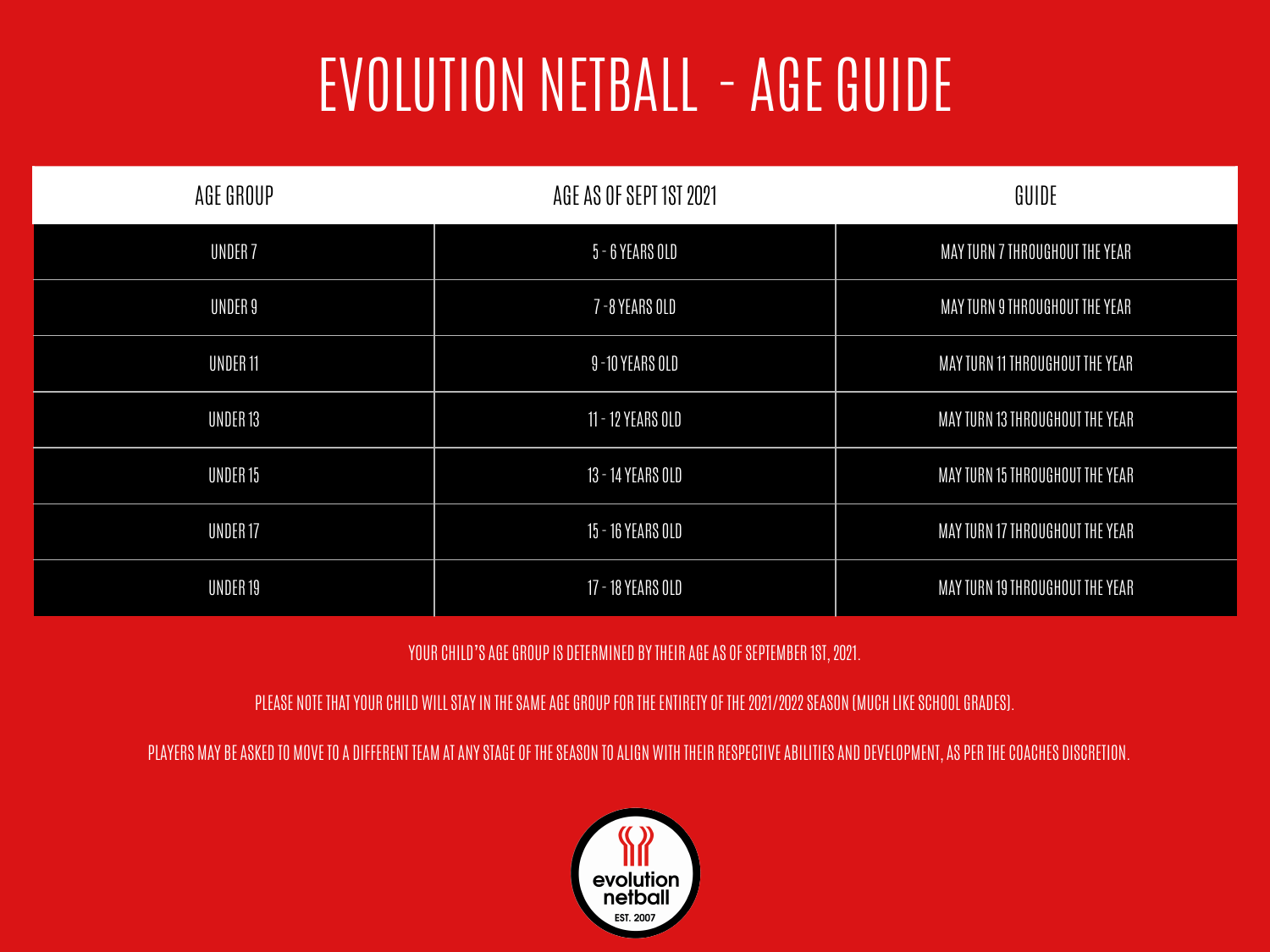### EVOLUTION NETBALL - TERM 3

| <b>TEAM</b>     | SUNDAY           | <b>TUESDAY</b>       | FRIDAY           |
|-----------------|------------------|----------------------|------------------|
| UNDER 7 GIANTS  | $4.00 - 5.00$ PM |                      | $8.00 - 9.00$ AM |
| UNDER 7 MAGIC*  |                  | $4.00 - 5.00$ PM $*$ | $8.00 - 9.00$ AM |
| UNDER 9 ORYX    | $4.00 - 5.00$ PM |                      | $8.00 - 9.00$ AM |
| UNDER 9 SWIFTS* |                  | $4.00 - 5.00$ PM $*$ | $8.00 - 9.00$ AM |
| UNDER 11 FEVER  | $5.00 - 6.00$ PM |                      | $8.00 - 9.00AM$  |

\*PLEASE NOTE THAT THE U7 MAGIC & U9 SWIFTS TRAINING WILL ONLY BE OPEN WHEN REGISTRATION FOR U7 GIANTS AND U9 ORYX IS FULL, IF THIS IS YOUR PREFERRED SCHEDULE YOU MAY REGISTER FOR A WAITING LIST FOR THIS GROUP AND YOU WILL BE NOTIFIED WHEN THIS SESSION BECOMES AVAILABLE

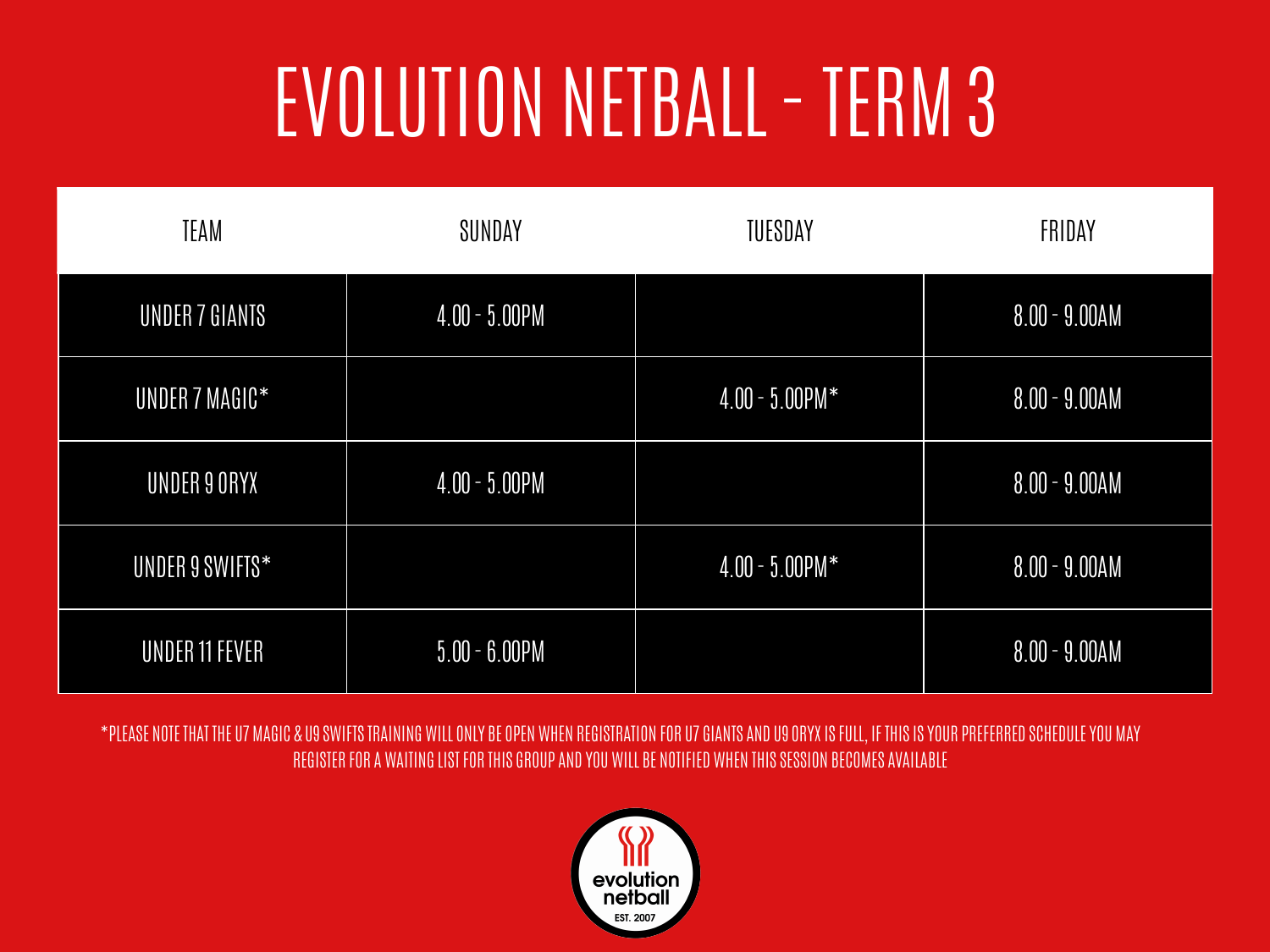### EVOLUTION NETBALL - TERM 3

| <b>TEAM</b>         | <b>MONDAY</b>    | WEDNESDAY        | FRIDAY            |
|---------------------|------------------|------------------|-------------------|
| UNDER 13 MYSTICS    | $4.30 - 5.30$ PM |                  | $9.00 - 10.00AM$  |
| UNDER 13 JETS       | $4.30 - 5.30$ PM |                  | $9.00 - 10.00$ AM |
| UNDER 15 LIGHTENING |                  | $4.30 - 5.30$ PM | $10.00 - 11.00AM$ |
| UNDER 19 PULSE      |                  | $4.30 - 5.30$ PM | $10.00 - 11.00AM$ |